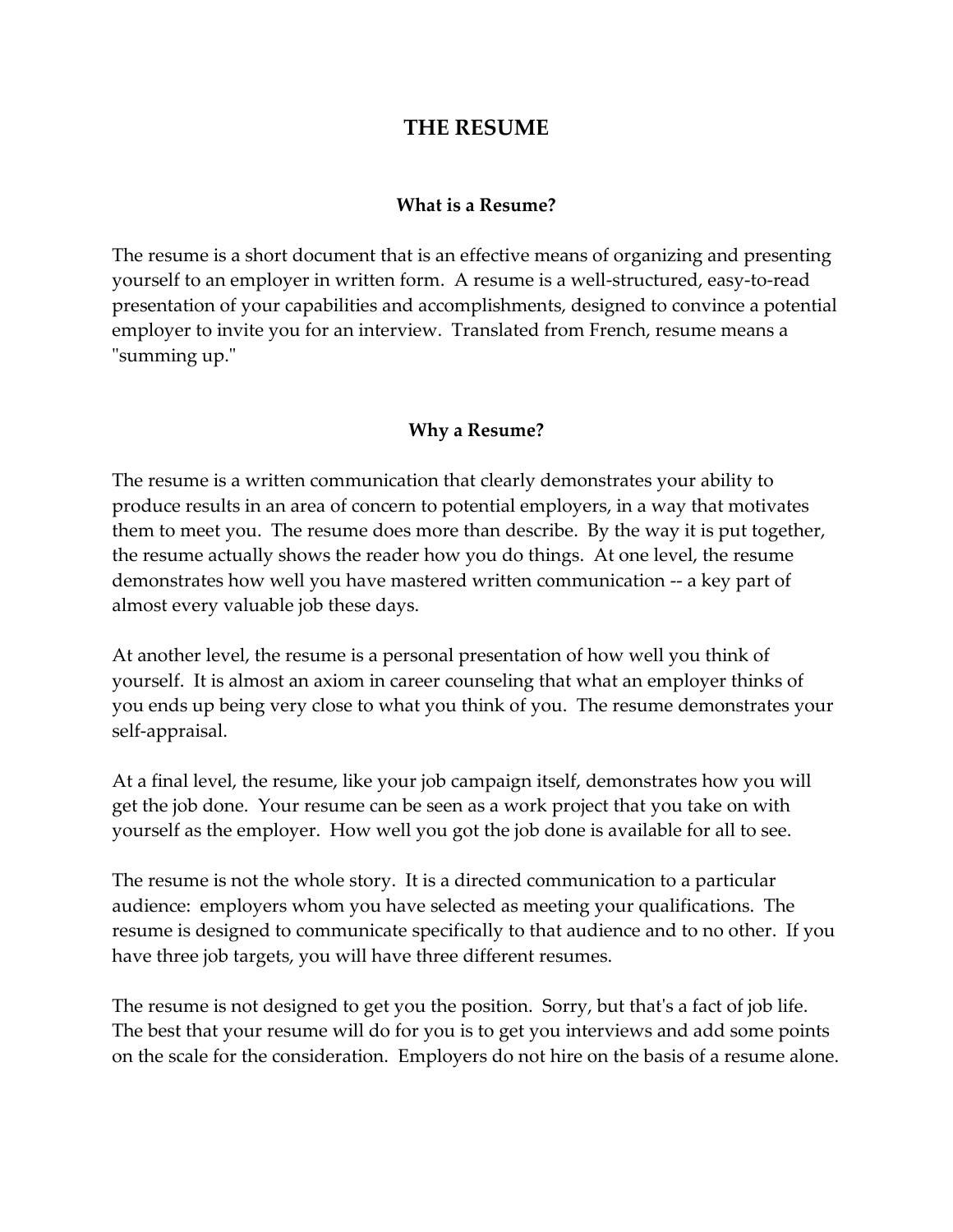At the bottom line, results are all that employers want. Not reasons, not explanations, not hopes, and not excuses. Not even, for that matter, experience or education, although employers use these as predictors. RESULTS. What happened when you arrived? What was produced or what could we produce with you on our team? In a fast-moving, technologically oriented work world, yesterday's education and job may be irrelevant to the new problems that need to be faced. The resume is not your biography. It is a prospectus for the future.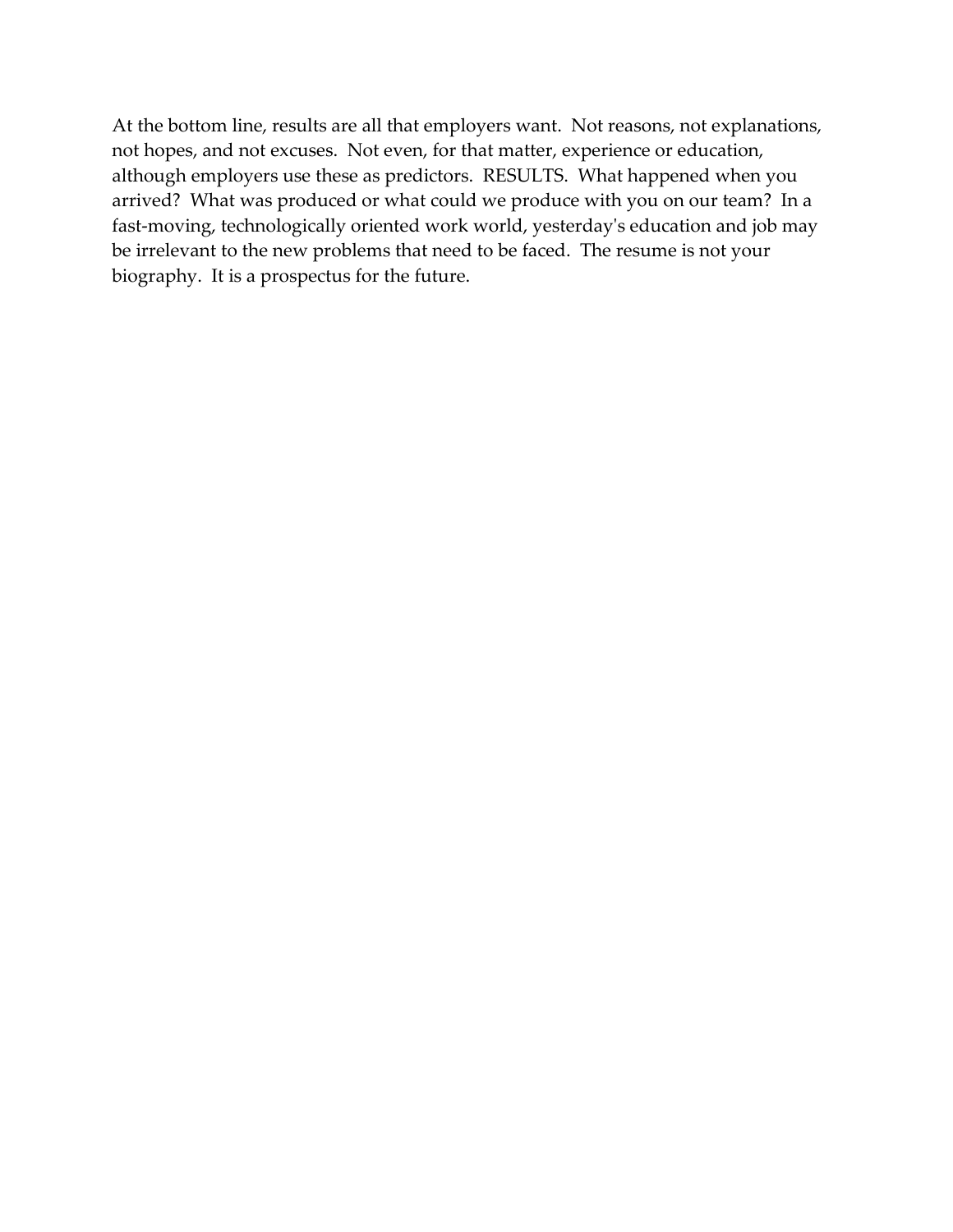# **RESUME FORMATS**

There are really only five basic resume formats. For best results, you should start with a form or format that reflects the particular demands or requirements of your job targets and work history.

# **Functional**

 Work experience and abilities catalogued by major areas of involvement -- sometimes with dates, sometimes without. This format highlights major areas of accomplishment and strength and allows you to organize them in an order that most supports your work objectives and job targets. Basically, the functional format is chosen to highlight your basic area of ability and potential rather than your work history. In doing this, you will be able to organize and highlight information in a particular career target direction and play down possible gaps or inconsistencies in past work. If you are changing careers, entering, or re-entering the job market, this format will also allow you to easily talk about non-paying work experience and school or community activities.

RULES for the functional resume:

- expertise or involvement. 1. Use four or five separate paragraphs, each one headlining a particular area of
- 2. List the functional paragraphs in order of importance with the area most related to your present job target at the top and containing slightly more information.
- 3. Within each functional area, stress the most directly related accomplishments or results you have produced or the most powerful abilities.
- 4. Know that you can include any relevant accomplishment without necessarily identifying which employer or non-employment situation it was connected to.
- 5. Include education toward the bottom, unless it was within the past three years. If it was in an unrelated field, include it at the end regardless of how recent.
- 6. List a brief synopsis of your actual work experience at the bottom, giving dates, employer, and title. If you have had no work experience or a very spotty record, leave out the employment synopsis entirely (but be prepared to talk about the subject at the interview).
- 7. Keep the length to one page.

IS advantageous (1) when you want to emphasize capabilities not used in recent work experience, (2) when changing careers, (3) when entering job market for first time, (4) when re-entering job market after an absence, (5) if career growth in past has not been good, (6) when you have had a variety of different, relatively unconnected work experiences, and (7) where much of your work has been free-lance, consulting, or temporary.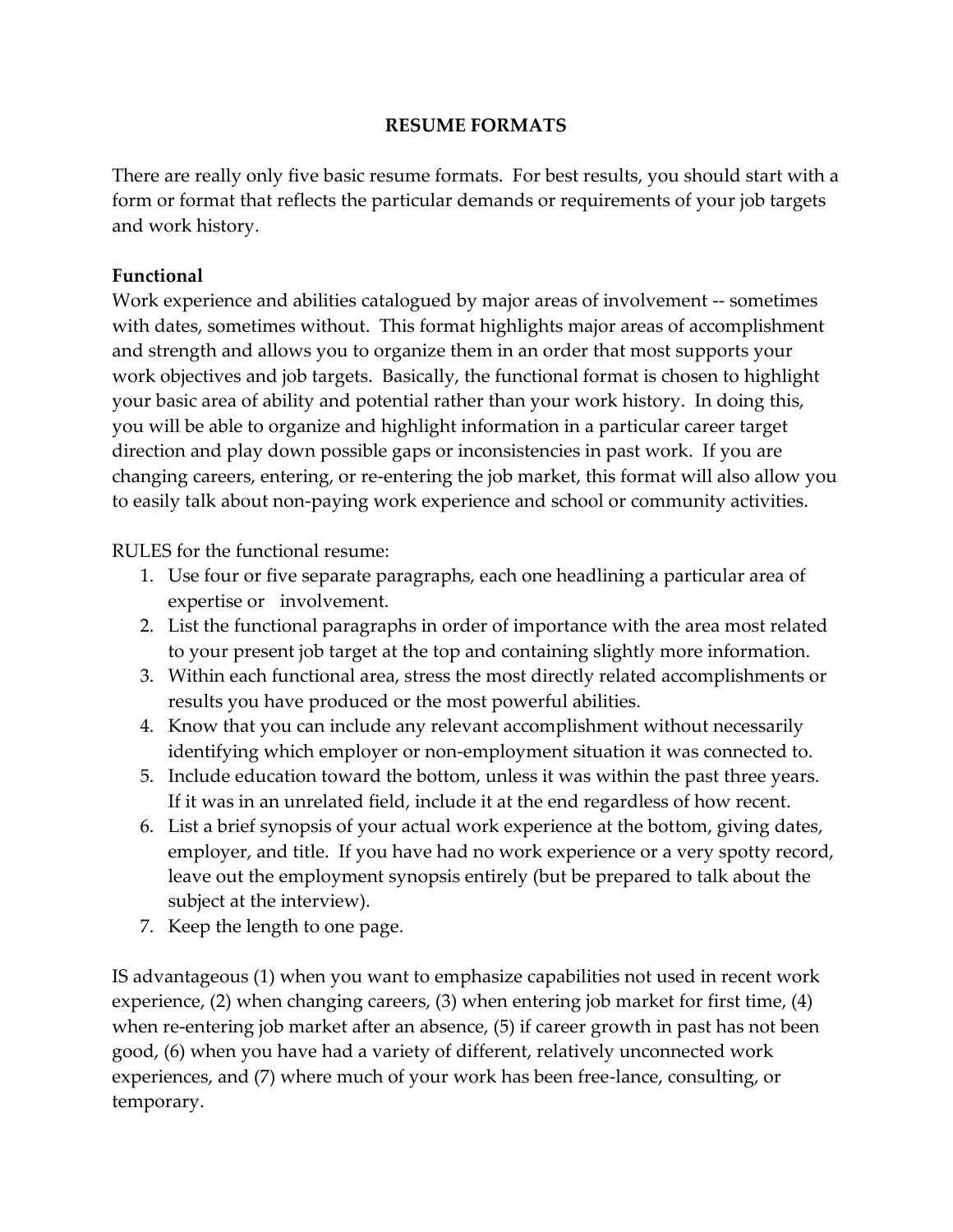IS NOT advantageous (1) when you want to emphasize a management growth pattern, (2) for highly traditional fields such as teaching, ministerial, political, where the specific employers are of paramount interest, (3) where you have performed a limited number of functions in your work, and (4) when your most recent employers have been highly prestigious.

# **Chronological**

Work experience and personal history arranged in reverse time sequence. In this format, the job history is spelled out from the most recent job backward -- with the most recent job having the most space. Titles and organizations are emphasized and duties and accomplishments within those titles described. Basically, the chronological resume is chosen to highlight a good work history related directly to your next job target, without major gaps or numerous job changes.

RULES for the chronological resume:

- 1. Start with present or most recent position and work backward, with most space devoted to recent employment.
- 2. Detail only the last four of five positions or employment covering the last ten or so years. Summarize early positions unless exceptionally relevant to the present.
- 3. Use year designations, not month and day. Greater detail can be given in the interview or application.
- 4. You do not need to show every major position change with a given employer. List the most recent or present and two or three others at the most.
- 5. Do not repeat details that are common to several positions.
- 6. Within each position listed, stress the major accomplishments and responsibilities that demonstrate your full competency to do the job. Once the most significant aspects of your work are clear, it is generally not necessary to include lesser achievements, as they will be assumed by employers.
- 7. Keep your next job target in mind and as you describe prior positions and accomplishments, emphasize those which are most related to your next move up.
- 8. Education is not included in the chronological order. It if is within the past five years, it should go at the top of the resume. If earlier than that, at the bottom. (This is not a hard and fast rule, however, and you can follow your own instincts whether to emphasize work or education.)
- 9. And, of course, keep it to one page.

IS advantageous (1) when name of last employer is an important consideration, (2) when staying in same field as prior jobs, (3) when job history shows real growth and development, (4) when prior titles are impressive, and (5) in highly traditional fields.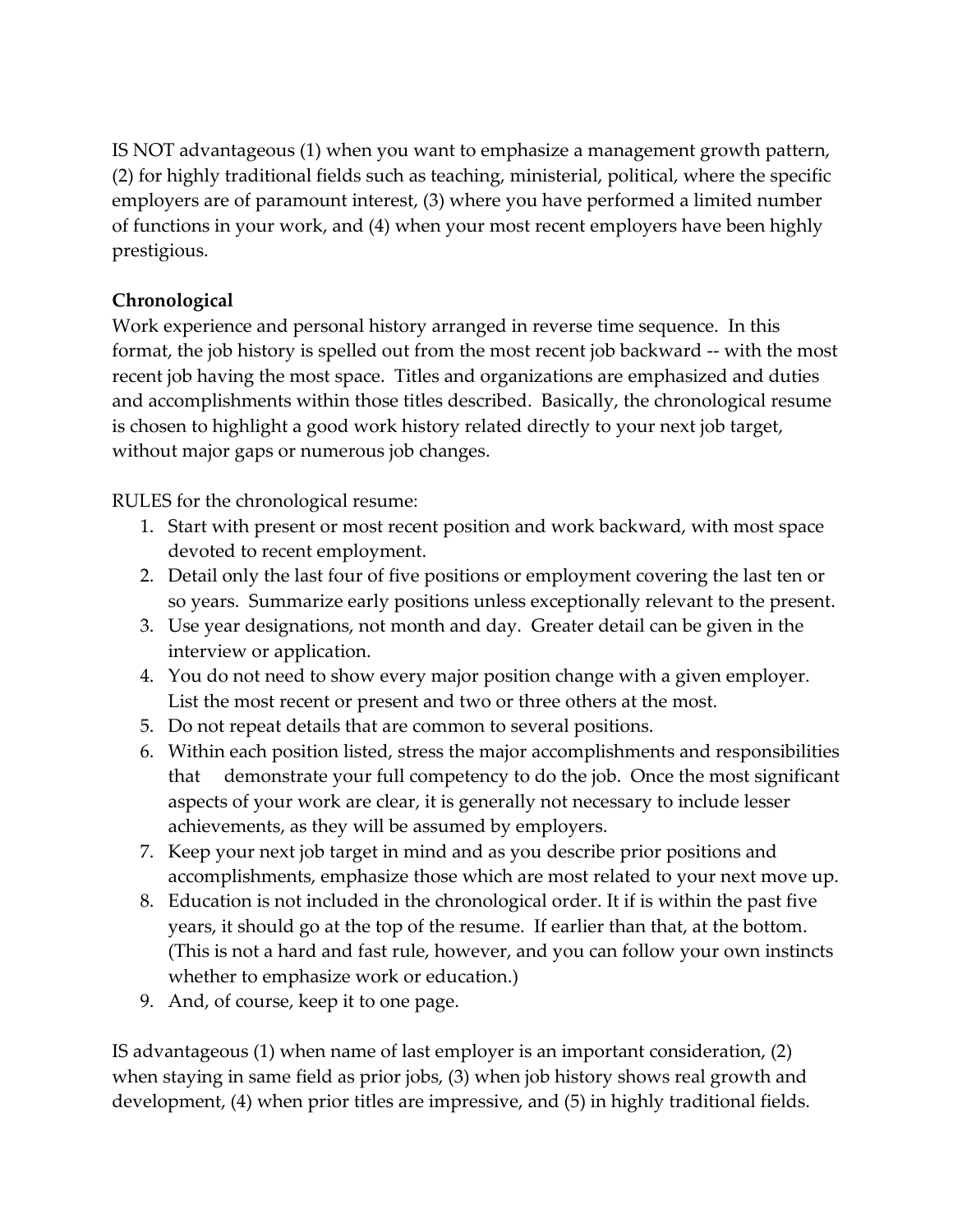IS NOT advantageous (1) when work history is spotty, (2) when changing career goals, (3) when you have changed employers too frequently, (4) when you wish to deemphasize age, (5) when you have been doing the same thing too long, (6) when you have been absent from the job market for a while, and (7) when you are looking for your first job.

# **Targeted**

This format combines the features of the chronological and the functional. While it is oriented by function, it includes employer name, job title, and dates as well. It is longer and harder to compose than its alternatives, but it presents a fuller picture. This format includes most of the

advantages and disadvantages of the functional resume. Basically, this format is designed to focus your capabilities and accomplishments sharply toward a welldeveloped job target. Unlike the chronological and functional resumes, which are geared toward an affirmative picture of past history, the targeted resume features a series of statements concerning what you can do--your capabilities, whether or not you have actually had directly relevant experience. You are using the targeted resume because you are clear about a particular job target or targets (use a different resume for each) and your willingness to focus on these alone. The resume is actually quite simple to prepare, so it would not be difficult to put together tow or three different ones.

RULES for the targeted resume:

- 1. You must be clear about a specific job target (or targets if you plan several versions). A job target is a clear description of a particular title or occupational field that you want to pursue.
- 2. The statements of capability and accomplishment must all be directly related to the job target. This may require some reading or research in the field.
- 3. Both capabilities and accomplishments will be short statements of one or two lines, generally written in an active style.
- 4. Listed capabilities will answer the underlying question "What can you do?" Listed accomplishments will answer the underlying questions "What have you done?"
- 5. Experience and education are listed but not openly stressed--they support rather than control.
- 6. The resume should easily fit on one page with plenty of "white space."

IS advantageous (1) when you are very clear about your job target, (2) when you have several directions to go and want a different resume for each, and (3) when you want to emphasize capabilities you possess, but in which you may not have paid experience.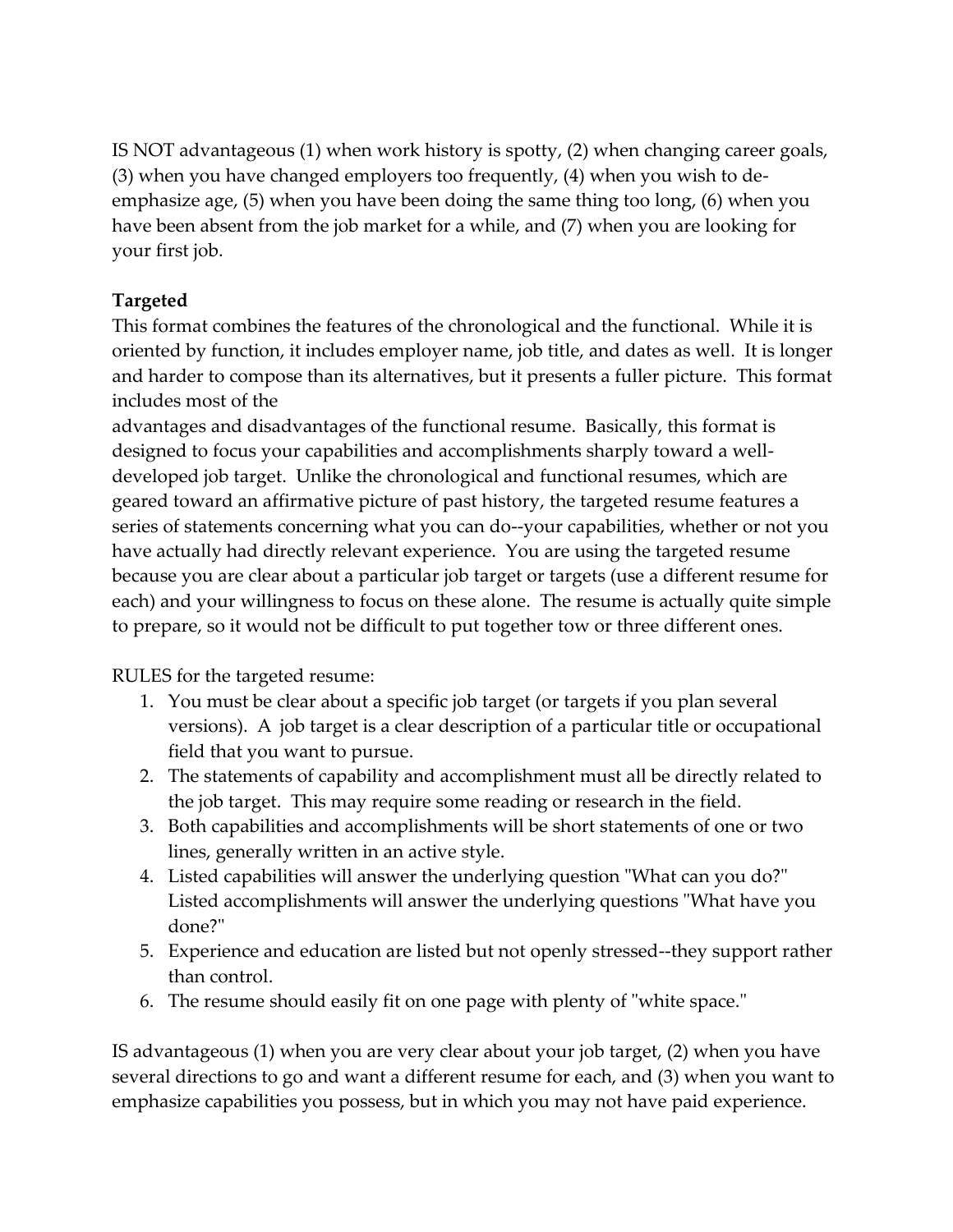IS NOT advantageous (1) when you want to use one resume for several applications, (2) when you are not clear about your capabilities and accomplishments, and (3) when you are just starting your career and have little experience.

# **Resume Alternative Letter**

A special purpose communication for people for whom a resume is not appropriate due to lack of experience. This is a detailed letter to a particular employer, addressing areas where you can be of value to that employer. It provides enough factual information to avoid the need for a resume. Basically, use this format if you are in a situation where it is really not appropriate to use one of the more traditional resumes. For example, if you have been out of the labor force for a number of years, as a housewife with very few outside activities, or perhaps in a job that is so far removed from your new job target that a resume would appear to disqualify you. The resume alternative letter is a personalized communication to an individual potential employer, and reflects a clear communication of what you can do for him/her or the firm in very specific terms. It looks forward, rather than backward, and very clearly and specifically answers the question "Why should I hire you?" It takes research--lots of it--to help your zero in on the particular activities of an employer that you can contribute to. It also takes thorough introspection and self-analysis to be clear about what you can offer. The idea is to present enough about yourself and your ability to make a contribution to an employer, in unstructured form, so that there is no need for a resume.

RULES for the resume alternative letter:

- 1. Be very specific in choosing your job targets.
- 2. Identify several specific employers, doing enough research so that you know exactly what organizations you would like to get interviews with, and the name of the person you need to meet with (not necessarily in human resources) to get an offer of employment.
- 3. Find out as much as you can about the firms you have targeted so that you can identify areas where you could make a real contribution to an ongoing activity.
- 4. In your letter, communicate enough basic factual information about yourself so that a full resume is not really needed. Keep to one page.
- 5. Construct the letter so that a "meeting" with the employer is the next natural step. Suggest a time and place to get together.
- 6. Make each letter as professional appearing as possible--typed on your own preprinted letterhead stationery and proofread thoroughly.

IS advantageous when (1) you have had little or no work experience, (2) you have been out of the job market for a long time, (3) you are willing to do solid research on a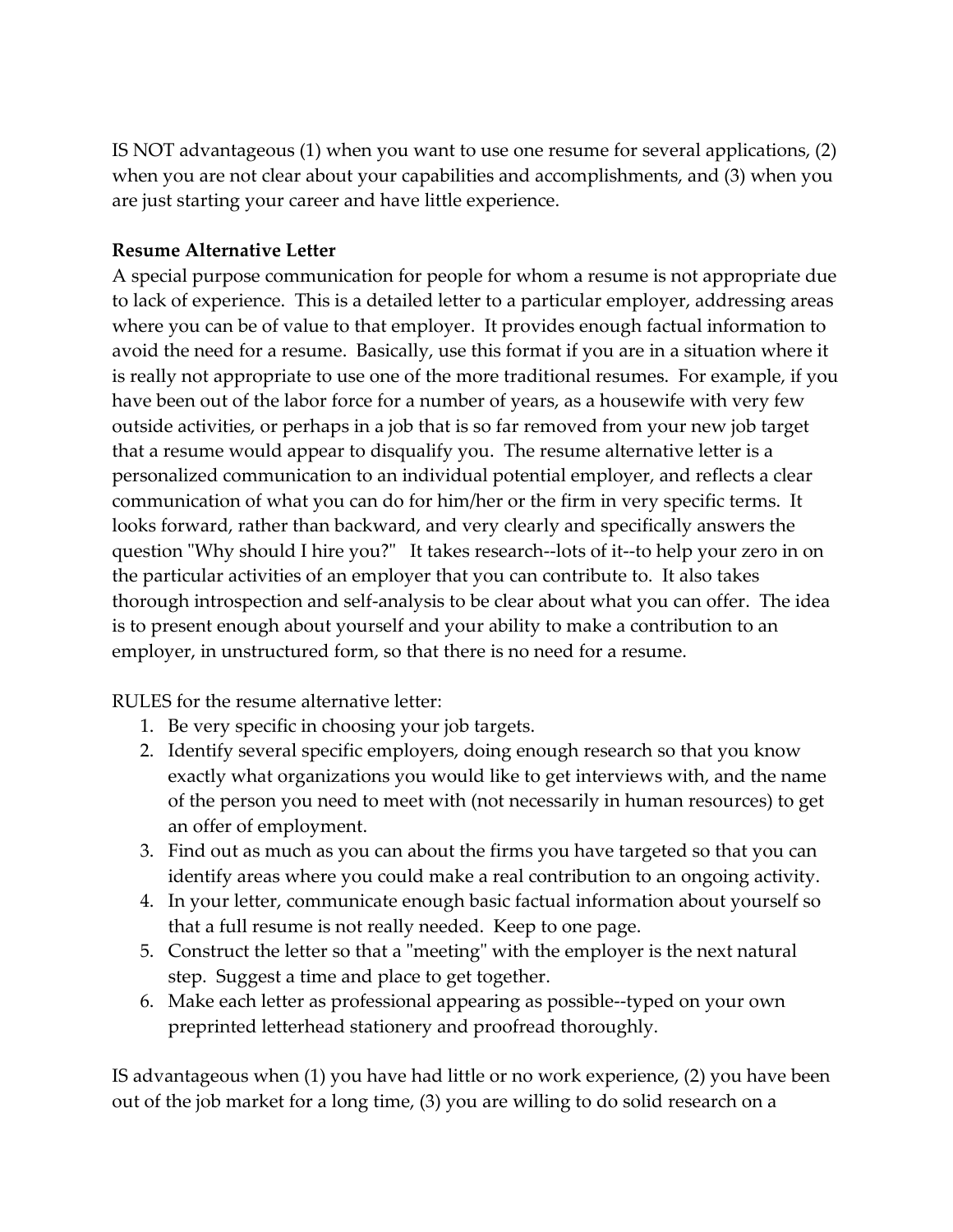particular employer of interest, and (4) you know or can find out the name of the person who will make the hiring decision.

IS NOT advantageous (1) when you have had enough experience to warrant a functional or chronological resume, (2) if you have not decided what you want to do, and (3) if you are not clear about the contribution you can make to an organization.

# **Creative Alternative**

 creatively in the eyes of others--and would be so interpreted by the person to whom it is A free form approach for artsy-craftsy folk. The creative resume tosses customary forms to the winds and demonstrates a highly polished individual approach. It should be used only in areas where this type of creativity is related to the job target. Unless extremely well done, this approach can flop miserably. When done with great skill, it works very well. Basically, the first rule about the creative alternative is not to take this approach unless your are **truly** able to put together a level of communication that works directed. Resume readers are a jaded lot, and the line between creativity and gimmickry can be very thin to them. The creative alternative is more of a demonstration than a description of what you can do. Some of the occasions it is used effectively are for and advertising copywriter, a greeting card illustrator, a magazine illustrator, a new product manager, models, actors, and fund raisers.

IS advantageous (1) in fields in which written or visual creativity are prime requisites of the job and (2) the medium or your work is appropriate to a printed form.

IS NOT advantageous (1) if you are planning to go through human resources, (2) if you are not very sure of your creative ability, and (3) if you are looking for a management position.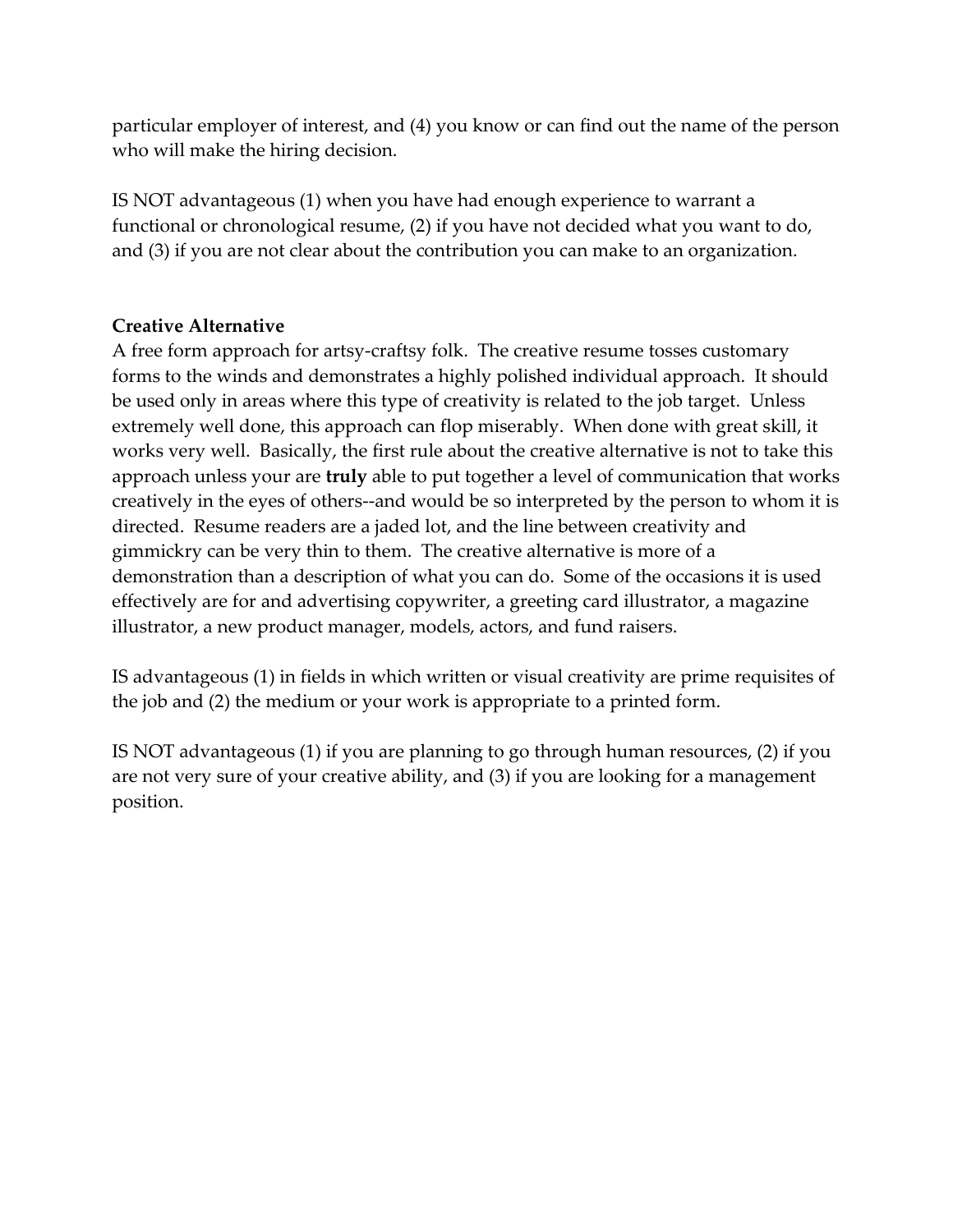# **HOW TO PREPARE A RESUME**

 the flash test -- that first 3-to-4 second look in which the reader decides whether or not it Before your resume is seriously read by anyone in the employment cycle, it has to pass is worth reading any further.

## **The One-Page Rule**

One page -- even though you have had six jobs and have three degrees -- most often emphasizes the important information.

# **Methods for Condensing and Strengthening the One-Page Presentation**

- 1. **Shorten sentences** -- Eliminate long windups and connections. For example, the sentence "I was the person chosen to coordinate the college fund-raising team for the homecoming week" can be restated as "coordinated college fund-raising team."
- 2. **Eliminate repetitions** -- If you did similar tasks in two or three different jobs, explain in detail only in the most recent position.
- 3. **Do not spell out information that is already implied or included** -- If you are a college graduate, there is little reason to describe your high school education.
- 4. **Leave off company addresses, names, or references** -- You can provide these at the interview if requested. You do not even have to state "references provided on request." This is assumed.
- 5. **List only most recent positions** -- If you have a large number of jobs, summarize the earliest with a statement like "1960-70, a variety of drafting positions."
- 6. **Eliminate extraneous information** -- Employers do not need to know your weight, height, gender, marital status, health, children's names, or church affiliations. If and when they need that information (that which is legal), they will get it in the interview or application, or later.
- 7. **Condense** -- Do not give three examples when one will suffice.

# **Action and Accomplishments**

Most resumes make dull reading. The problem: a limp narrative style that focuses on routine duties and responsibilities and ends up sounding like descriptions from a civil service job announcement. What keeps employers awake are words and phrases that create pictures they can see in their mind's eye. Word pictures. To create vivid word pictures that will keep potential employers awake, start sentences with action verbs to stimulate the reader to learn more about you and the results you have produced in the work you have done.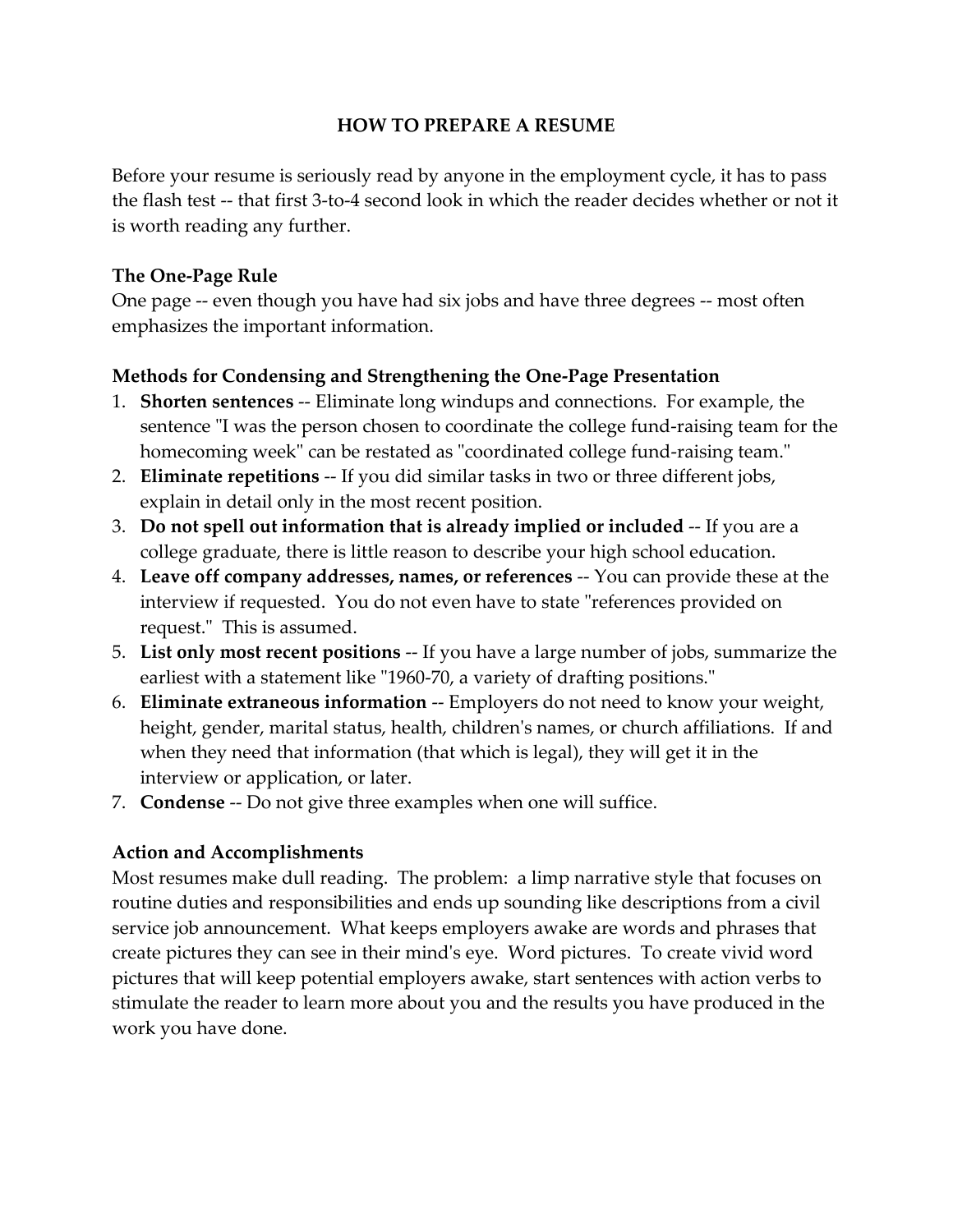# **Action Verbs**

Below is a sample list of action verbs. Go down the list and check those you feel could be used in sentences or paragraphs to describe your accomplishments.

| [] administered | [] advised       | [ ] analyzed    |
|-----------------|------------------|-----------------|
| [] arbitrated   | [ ] arranged     | [] assembled    |
| [] assisted     | [ ] audited      | [] built        |
| [] calculated   | [ ] charted      | [] collected    |
| [] completed    | [] compounded    | [] conducted    |
| [ ] conserved   | [] consolidated  | [] constructed  |
| [] controlled   | [] consulted     | [] coordinated  |
| [] corresponded | [ ] counseled    | [ ] created     |
| [] criticized   | [] delivered     | [] designed     |
| [] detected     | [] determined    | [] developed    |
| [] devised      | [] diagnosed     | [] directed     |
| [] discovered   | [] dispensed     | [] disproved    |
| [] distributed  | [ ] drew up      | [] edited       |
| [ ] eliminated  | [] established   | [] evaluated    |
| [ ] examined    | [ ] executed     | [] expanded     |
| [ ] formulated  | [] founded       | [ ] identified  |
| [] implemented  | [] improved      | [] increased    |
| [] installed    | [ ] instituted   | [ ] instructed  |
| [] interpreted  | [] interviewed   | [ ] invented    |
| [ ] lectured    | [ ] logged       | [ ] maintained  |
| [ ] managed     | [ ] merchandised | [] navigated    |
| [] negotiated   | [] obtained      | [] operated     |
| [] ordered      | [] organized     | [ ] oversaw     |
| [] performed    | [ ] planned      | [ ] prepared    |
| [] prescribed   | [ ] presented    | [] processed    |
| [] produced     | [] programmed    | [] promoted     |
| [ ] protected   | [ ] provided     | [ ] purchased   |
| [] realized     | [ ] received     | [ ] recommended |
| [ ] recorded    | [ ] reduced      | [ ] referred    |
| [ ] rendered    | [ ] represented  | [ ] researched  |
| [ ] restored    | [] reviewed      | [ ] routed      |
| [] selected     | [ ] served       | [ ] sold        |
| [ ] solved      | [ ] strengthened | [ ] studied     |
| [ ] supervised  | [ ] supplied     | [ ] tested      |
| [] trained      | [ ] translated   | [ ] wrote       |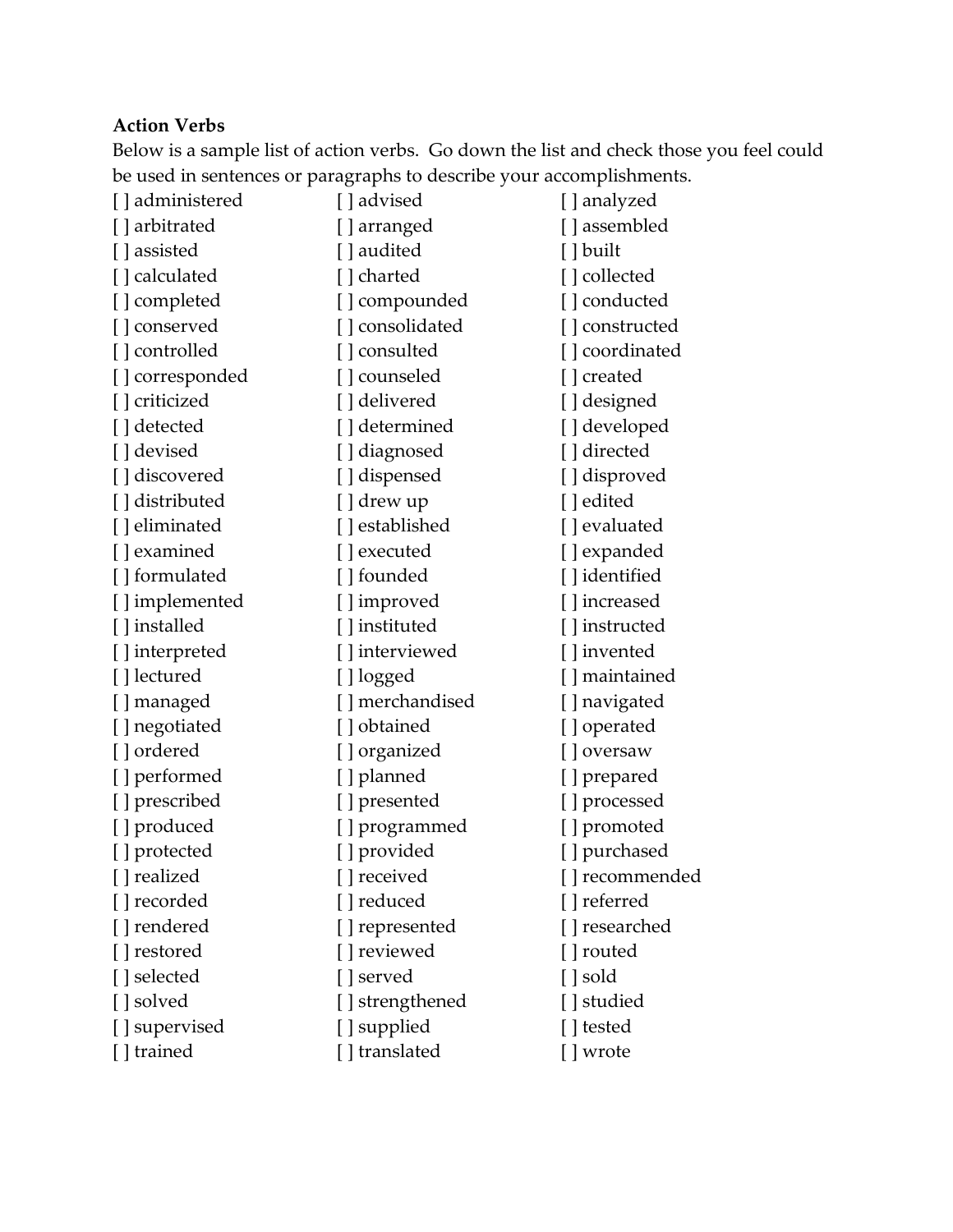If there are any action words which clearly apply to you and are not on the list, add them below:

#### **Layout**

l

The purpose of the layout, or organization of your resume, is to attract the reader's eye to the most logical and powerful parts and to make it effortless for the reader to get the picture you wish to describe. A good layout is unobtrusive yet directs the eye unconsciously to the important parts. Some of the elements of your layout that you can work with are as follows:

- **\* UPPER CASE LETTERS** -- For headings or titles that are important. Use sparingly as overuse tends to cancel out. Be consistent.
- **\* Underlining** -- Can be used in the body of the resume to emphasize a dramatic result, accomplishment, or other highlight that you want the employer to see. Be careful that what you underline is, in fact, special, because if the reader does not agree, then the whole idea backfires. Also, use underlining sparingly, as it can cause the reader's attention to jump around and miss other parts.
- **\*** *Italics* -- Can be used in the same manner as underlining in the body of the resume.
- **\* Indenting** -- Separates different types of information and makes the reader's job easier.

Use two or (at most) three different levels.

 **\* Bullets** -- These are points of punctuation (. or \*) set in front of each item in a list of accomplishments or other results that are short separate points to be made.

 draft. Plan to do two or three drafts -- either by hand or typewriter, edit ruthlessly, Do not expect to achieve the best layout styling and impact in your resume on the first cutting back sentences that are too long, eliminating redundancies and confusing style. *Plan to spend at least six hours preparing an effective, accomplishment-oriented resume and to have the resume criticized by at least two other people.* 

#### **Resume Contents**

# **Personal information and the heading**

The first item on a resume is your name. This is followed by your address and telephone number with area code. There is no need to put the word "Resume" at the top of the page. The most common form for the heading has your name centered on top and a line for each item that follows. Include a temporary address or campus address (if necessary) as well as your permanent address to maximize your chances of being reached by the employer. Avoid post office box addresses as they make some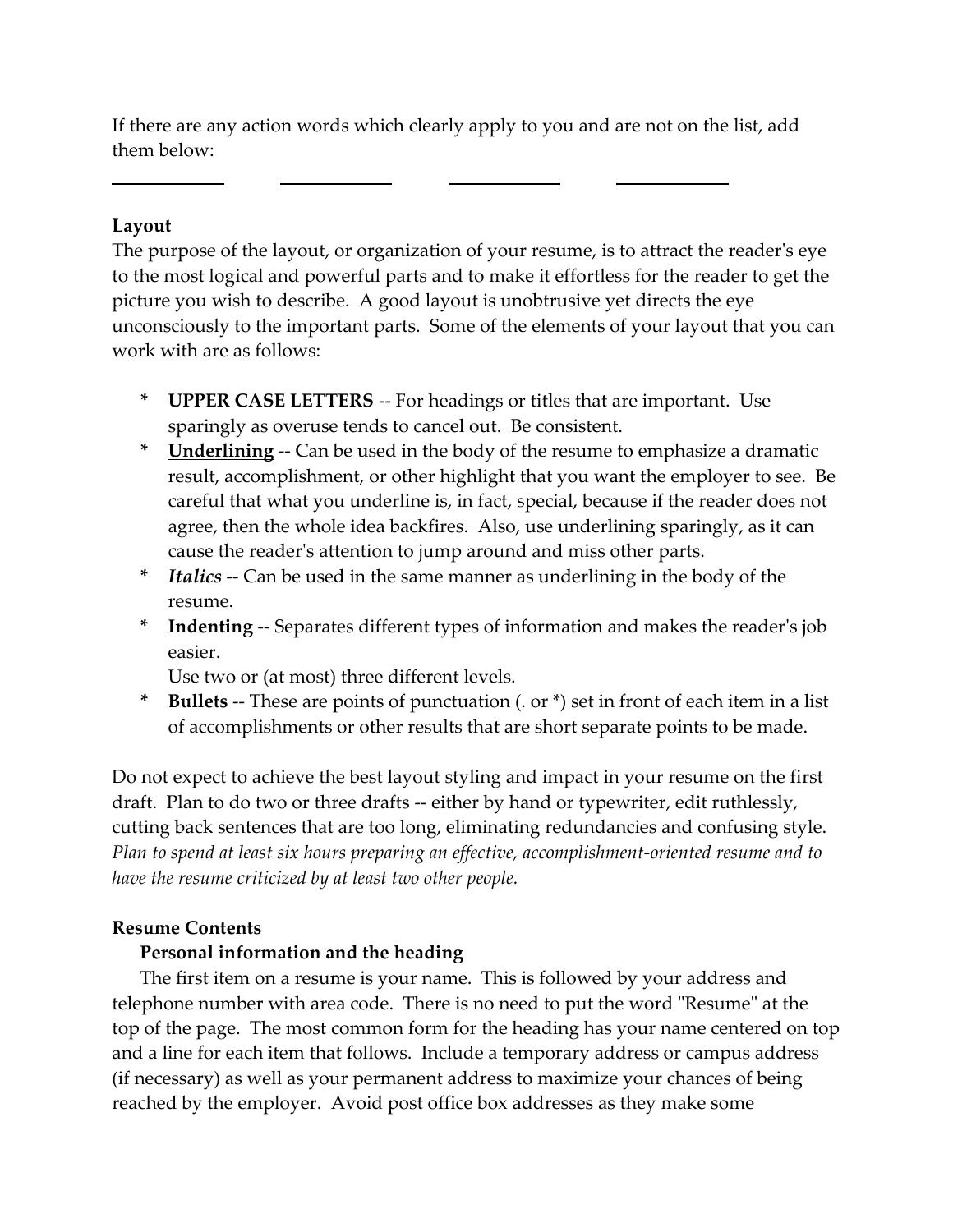employers suspicious. It is advisable to omit information related to your age, gender, salary requirements, race, religion, national origin, and marital status.

#### **Career objective**

 describing the position you are seeking. It should be clear, concise, and specific. In It is especially important to include an objective in your resume if you are entering the job market or changing fields. The objective statement is a short phrase or sentence these situations, a prospective employer needs to understand the advantage or benefit in hiring you and what you want to do for the organization. If you have sufficient information about the position, tailor your objective to meet the job requirements. It is not unusual to develop a number of resumes with different objectives. If more than one objective is under consideration, you will need a resume for each objective.

#### **Education**

This can be near the top of your resume or at the end, depending on the power of your particular educational credentials. Most often, the education section is placed in the top portion of the resume for those who are currently enrolled in an undergraduate or graduate school program. Position your most recent educational accomplishments first and then go back in time. Omit high school. This the place to mention special achievements, scholarships, an outstanding GPA (3.0 or better), and relevant projects or internships. If you worked during college to finance expenses, you can indicate this fact by means of a percentage which you earned, and/or hours worked.

#### **Experience**

This section can be labeled in many ways depending on the length and nature of your work experience. Most often, the terms "Experience" or "Employment" are used. Identify your job titles and the organizations where you have been employed, the city and state. Next, describe your responsibilities by providing a functional description of what you did and your achievements. Use action words to highlight the most significant and relevant functions. When writing a chronological resume, list the most current positions first. When writing a functional resume, you will also focus attention on the most relevant accomplishments. The order of these accomplishments will be determined by the order in which you present you skill categories. A list of employing organizations and job titles will follow in a separate category. Experience includes paid and non-paid. Use the action-oriented words to develop and write your inventory of accomplishments.

#### **Activities/Special Skills/Interests/Honors**

These optional sections should not be included if more relevant information has to be omitted from other sections to provide space. If included, they offer the opportunity to highlight skills, leadership experiences and other abilities demonstrated through avocational activities. This is not the place to list all activities. Be selective and include only those that demonstrate an active role and commitment. It is also a section in which you might add data not included elsewhere on the resume, but which may influence the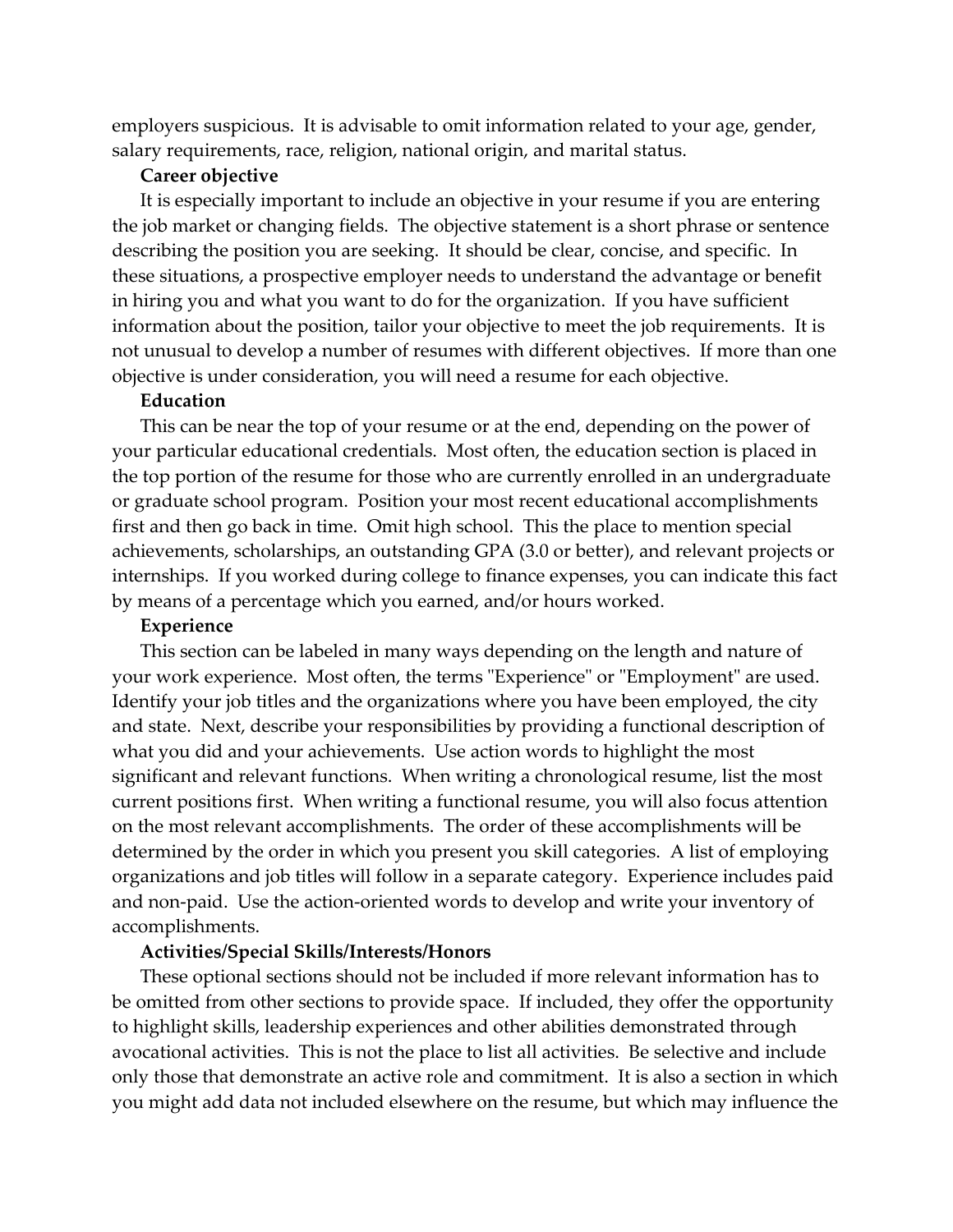employer in a positive way. If you are applying for a position in which fluency in a foreign language or computer literacy might be a distinguishing factor, this is where one or two brief statements would be advisable. **Professional activities** include professional organizations (as member, officer, committees, etc.). **Community activities**  can be included if the activity is related or appropriate to your career objectives. Retail organizations are involved with the community. **Honors and awards** include scholarships, awards received, dean's list, Who's Who, etc.

#### **Resume Appearance**

#### **Paper**

Use white bond for original (25% rag is recommended). If you prefer color for copies, stay with beige, grey, or ivory.

#### **Size**

Always use 8 1/2" x 11" paper.

#### **Wordprocessing**

It is of paramount importance that your resume be free of errors. Therefore, proofread the resume at least twice after the final draft. Have two other people proofread the last draft. Use word processor, or computer with a laser printer for a clear, clean copy. If you can't type well, get a professional typist.

#### **Duplication**

 is recommended if a self service machine is *not* used--you get what you pay for. Offset process presents a clean, clear copy for a small amount of money. Photocopy

#### **Underlining and capitalization**

Do not overdo these! The importance of underlining and capitalization is to highlight important points. However, if overdone, the resume becomes more difficult to read and to follow.

#### **Abbreviation**

Spell out every word (including titles, etc.). College degrees are the only words that may be abbreviated.

#### **Consistency**

Use either full sentences or incomplete sentences (never both).

#### **Length**

Your resume must not exceed one page. After writing all that you can possibly write, you must then condense it to one page.

#### **Spacing**

For clarity, leave ample spacing at the top, the bottom, the side, and in between. One inch margins (top, sides, and bottom) are recommended.

#### **Easily skimmed**

The resume should be designed to be read quickly and easily.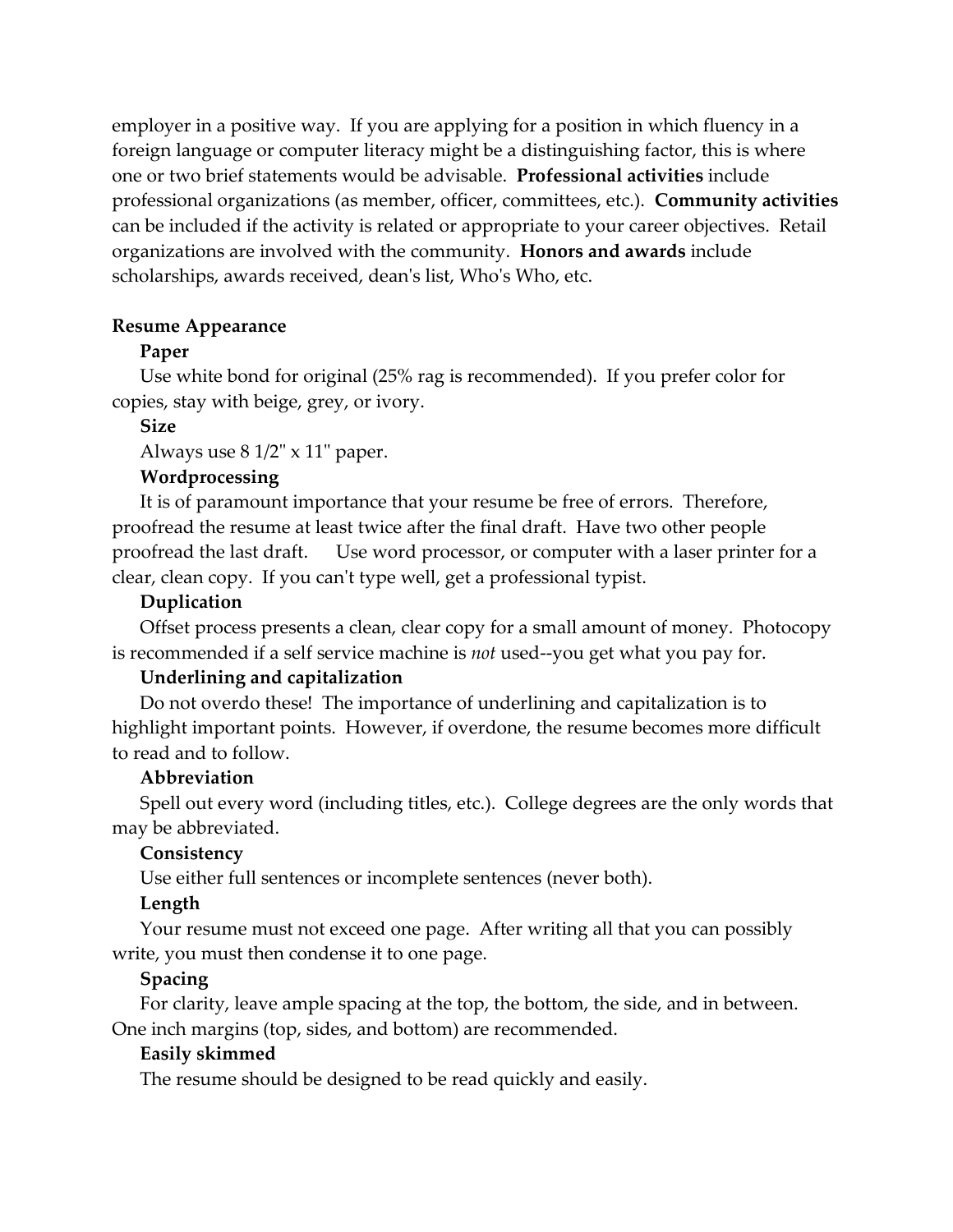## **Current resume**

 photocopied resume. Do not send off a resume that has your most recent experience typed onto an old,

# **You, the author**

Why should you write your own resume? (1) Resume services are an unnecessary expense and (2) When you buy a resume service, your personal accomplishments are often written into a "canned" format. This type of resume writing cannot always portray you the best. Therefore, your resume should be written by you.

# **Final Reminders**

Remember that the reason employers get interested in you is the value you can produce for them. This value is demonstrated by what you have done as much as by what you can do. Eliminate things that do not focus on your potential value. Above all, remember that your resume is a demonstration of your ability to handle written communication. Put as much care and attention into it as you would for a one-page advertisement for a fine product.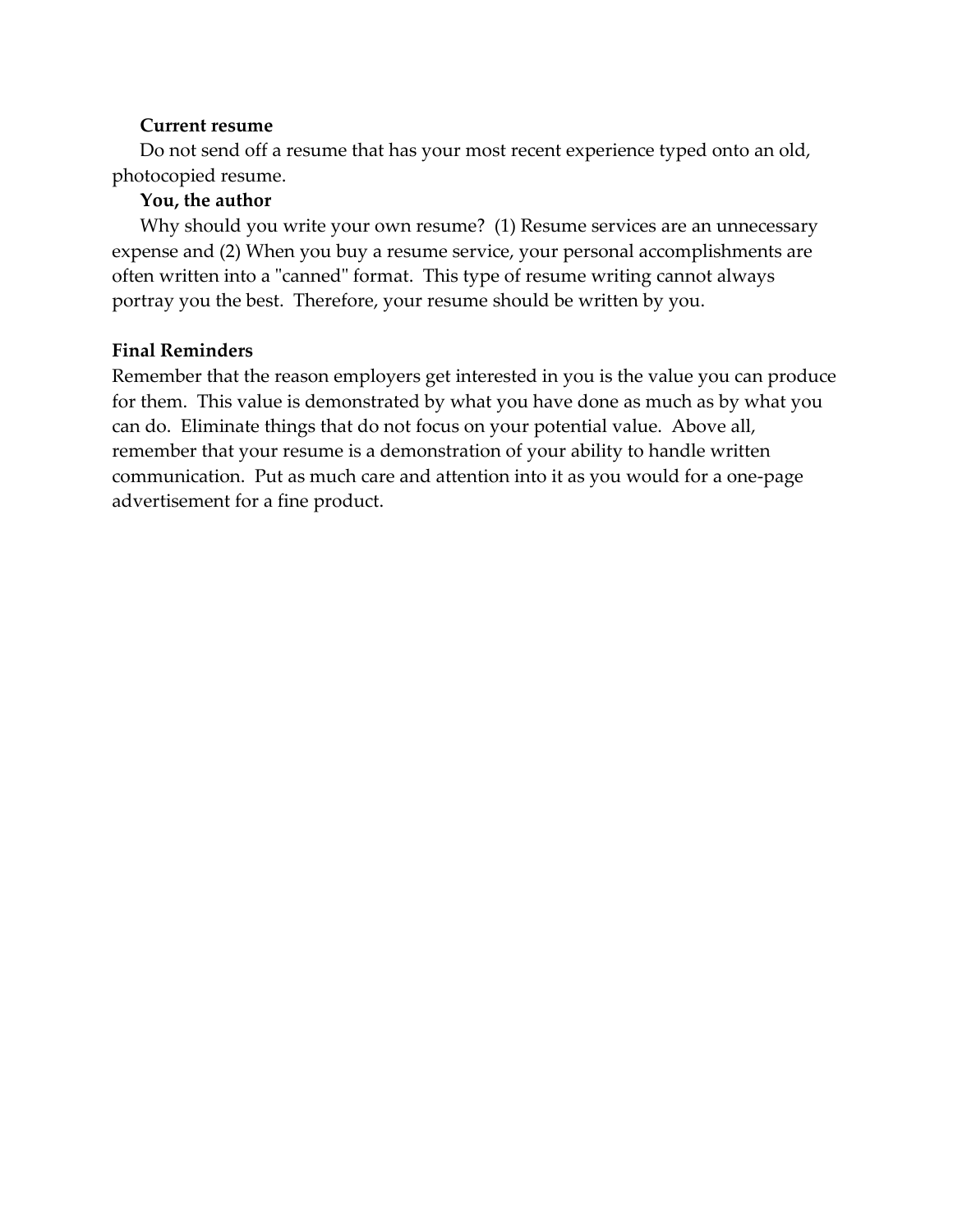# **Resume Writing Rules**

- \* Keep sentences and paragraphs short (no paragraphs of more than ten lines).
- \* Use indented and "bulleted" statements (with . or \* before each) where appropriate rather than complete sentences.
- \* Use simple terms rather than complex expressions that say the same thing.
- Use quantities, amounts, dollar values where they enhance the description of what you did ("increased sales by \$100,000 per year").
- Put strongest statements at the top, working downhill from that.
- Have someone with good English skills check for spelling, punctuation, and grammar.
- \* Avoid excessive use of "I".
- \* Do not include hobbies or avocational or social interests unless they clearly contribute to your work abilities.
- \* Avoid purely personal evaluations. For example, "I am an intelligent and diligent researcher" is to be avoided. "I have finished three major research projects" would be included.
- \* Do not go overboard with esoteric jargon -- remember that unenlightened people may have to understand you too.
- \* Insist on a professional appearance -- use an attractive, balanced layout with wide margins.
- \* The resume should contain only the truth. There should be no false statements or inaccuracies.

# **Resume Do Nots**

- \* do not include pictures
- \* do not list references or relatives
- \* do not put resume in fancy binders or folders
- \* do not forget phone numbers, area codes, zip codes
- \* do not list gender, weight, health, or other personal irrelevancies
- do not highlight problems (divorce, hospitalization, handicaps)
- \* do not include addresses or prior employers (city and state are okay)
- do not include salary information in your resume
- \* do not use abbreviations -- spell out every word (including titles, etc.) -- college degrees are the only words that may be abbreviated
- \* do not exceed one page
- \* do not include an overall grade point average under 3.00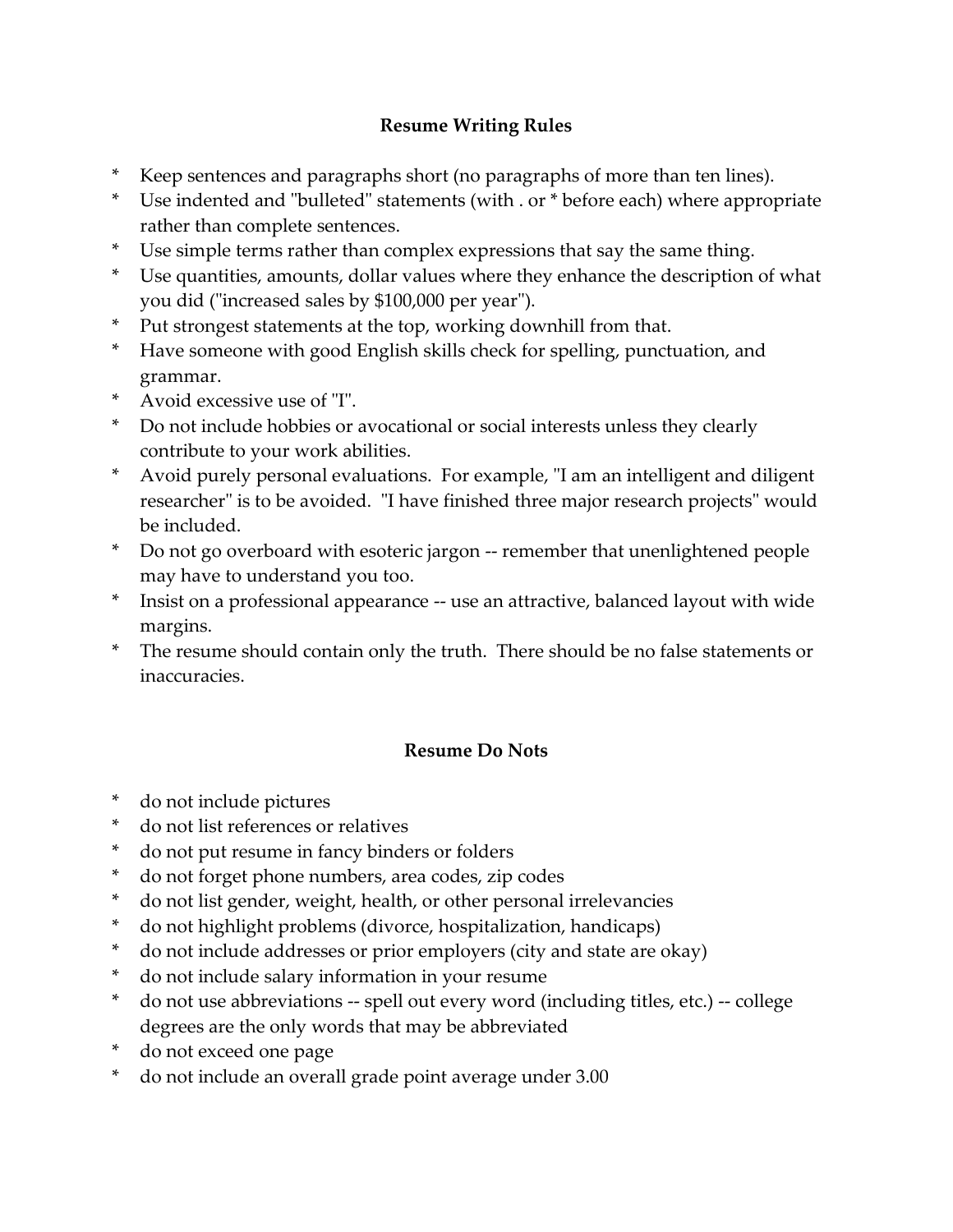# **Ten Most Common Resume Writing Mistakes**

Employers, career counselors, and employment agencies were surveyed to determine what they feel were the most common repeated mistakes in the thousands of resumes they see. Listed below are the top (bottom) ten:

- 1. Too long (preferred length is one page).
- 2. Disorganized--information is scattered around the page--hard to follow.
- 3. Poorly typed and printed--hard to read--looks unprofessional.
- 4. Overwritten--long paragraphs and sentences--takes too long to say too little.
- 5. Too sparse--gives only bare essentials of dates and job titles.
- 6. Not oriented for results--does not show what the candidate accomplished on the job.
- 7. Too many irrelevancies--height, weight, sex, health, marital status are not needed on today's resumes.
- 8. Misspellings, typographical errors, poor grammar--resumes should be carefully proofread before they are printed and mailed.
- 9. Tries too hard--fancy typesetting and binders, photographs, and exotic paper stocks distract from the clarity of the presentation.
- 10. Misdirected--too many resumes arrive on employers' desks unrequested, and with little or no apparent connections to the organization--cover letters would help avoid this.

# **THE PORTFOLIO**

For those working in creative fields such as art, design, photography, advertising and other areas where it is possible to present examples of what you have done, the portfolio is an appropriate addition to the resume and should probably be taken along to the interview. Photographs and sketches of your work illustrate what you have done. Be sure to have some printed information, in case it is requested, which emphasizes where and with whom you studied or worked, the dates and locations when your work has been displayed or shown, references to any current displays or usage of your creations and so on. The portfolio may literally be a large leather-bound container full of photos and illustrations.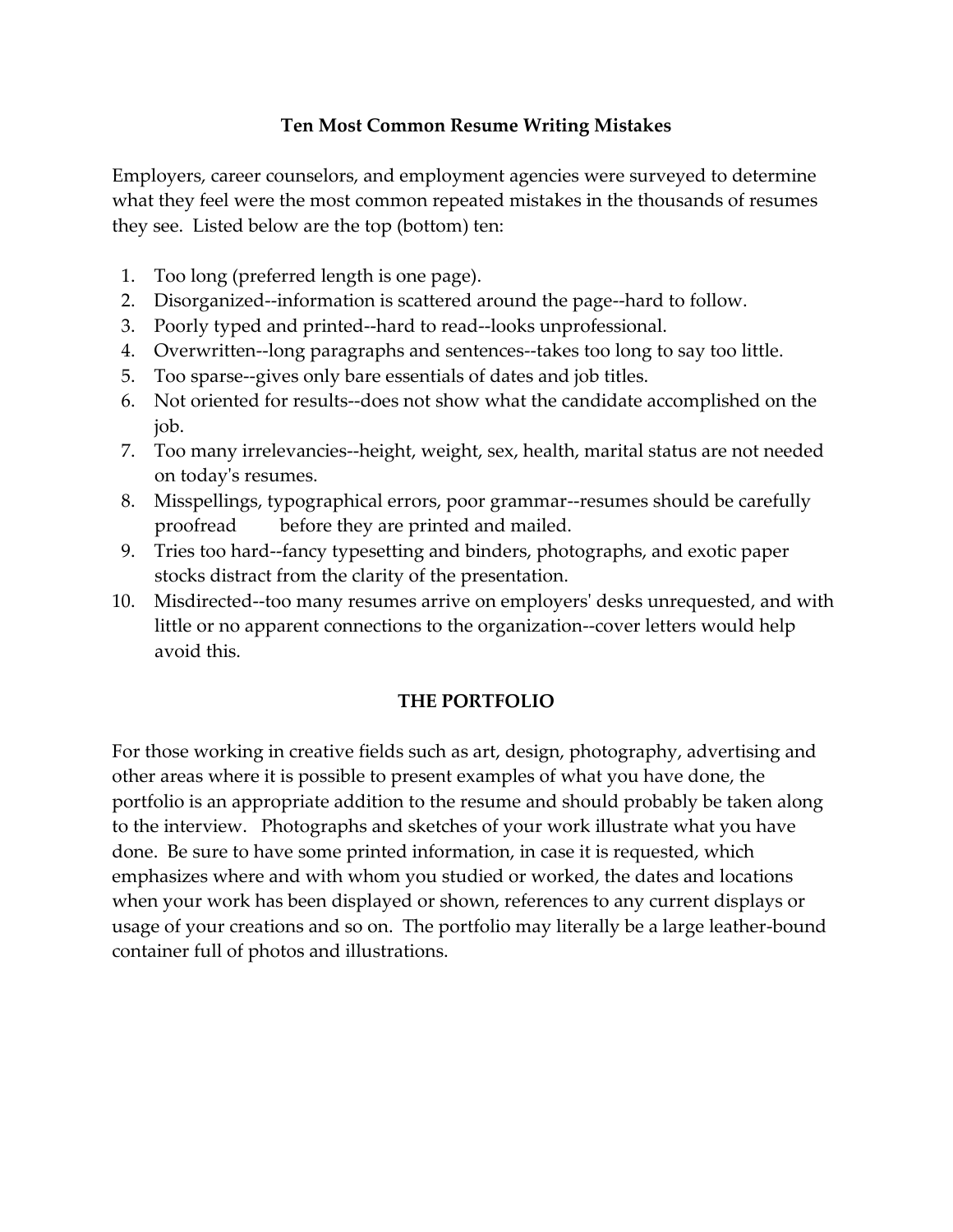#### **REFERENCES**

Do not wait until the last minute to contact people whose names you want to use as your references. Usually four to six references will be enough. The people you ask should have had enough contact with you to be able to make an honest recommendation. Your family doctor, a neighbor, a teacher, relative, or anyone for whom you have worked will be good choices for character and personal references.

On applications asking for business references (usually not relatives), you can give the name of your banker, an employer, or any established business person. If your only business experience has been baby sitting, mowing lawns, or other such work for which you received pay, do not hesitate to ask these people to give you references.

 the person to ask for references, use the following as a guide. When possible, go to see the person whom you want to ask for a reference. Explain what you need and the type of job for which you are applying. If you need to telephone

When telephoning, give your name and then ask for the person to whom you wish to speak (unless he or she has answered the telephone). You might say, "Hello Mrs. Smith, this is Karen Lewis. I am planning to look for a job as a secretary and will need to give some names as references when I fill out application forms. Since you have known me (or I have worked for you) for some time, I thought you might be willing to allow me to use your name as one of my references." If you are calling a person who may not remember you immediately, explain how that person knows you.

It is thoughtful to contact people for references will in advance of your job-hunting dates. Otherwise, they might be taken by surprise by telephone callers asking about you. If you plan to distribute a large number of resumes, it is better not to use the same references for all of them. It is considerate to avoid having the same people inconvenienced by too many calls.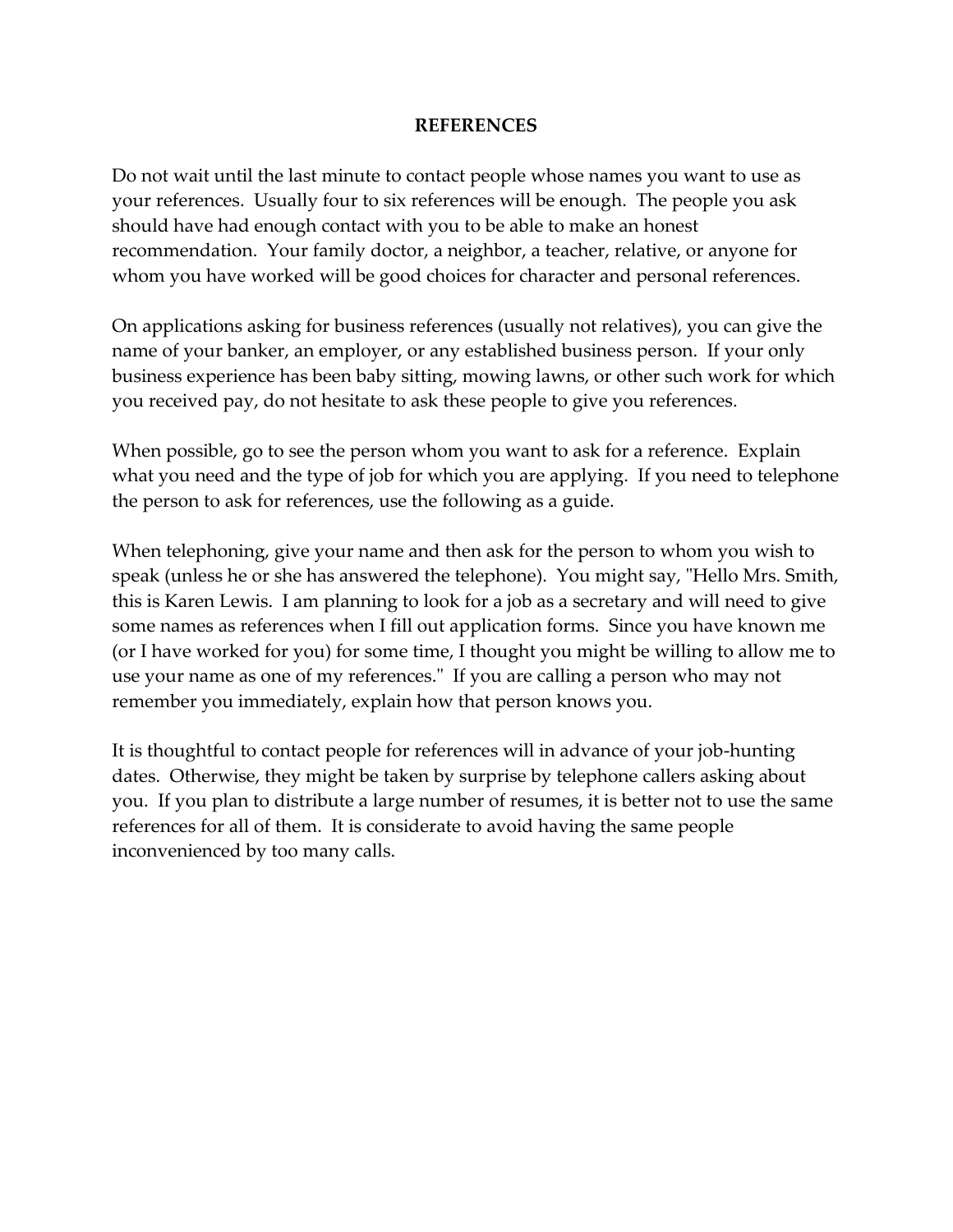# **RESUME DRAFTING FORM**

|              | Name                                                                                                                 |  |
|--------------|----------------------------------------------------------------------------------------------------------------------|--|
|              | Address                                                                                                              |  |
|              | Email                                                                                                                |  |
| Objective:   | <u> 1980 - Andrea Station Barbara, politik eta provincia eta provincia eta provincia eta provincia eta provincia</u> |  |
| Education:   |                                                                                                                      |  |
| (Grad. Date) |                                                                                                                      |  |
| (Grad. Date) |                                                                                                                      |  |
| Experience:  |                                                                                                                      |  |
| (Date)       |                                                                                                                      |  |
|              | $^{\circledR}$                                                                                                       |  |
|              | $^{\circledR}$                                                                                                       |  |
|              | ⊚<br>⊚                                                                                                               |  |
|              |                                                                                                                      |  |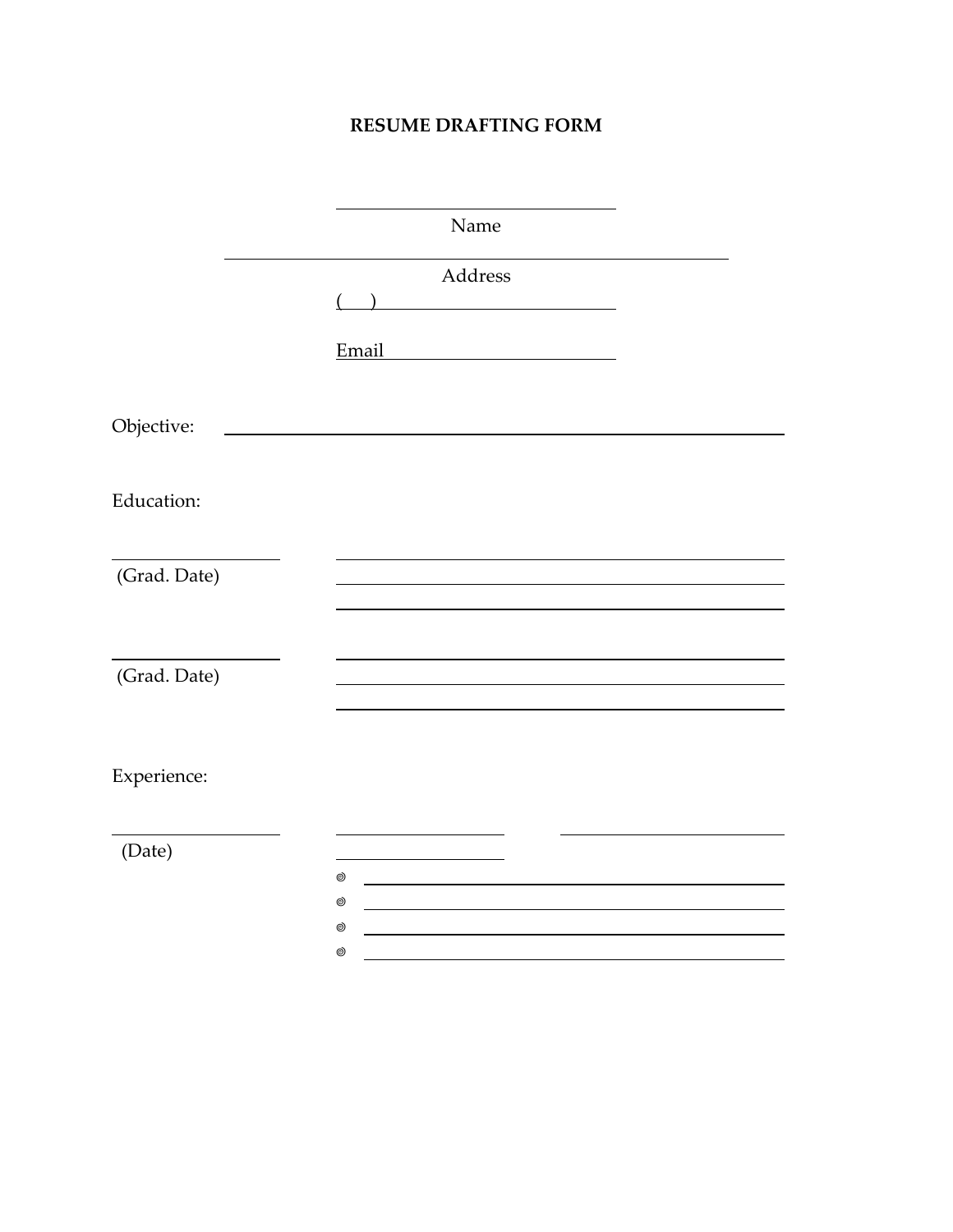| (Date)      |                 |  |  |
|-------------|-----------------|--|--|
|             | $\circledcirc$  |  |  |
|             | $\circledcirc$  |  |  |
|             | $\circledcirc$  |  |  |
|             | $^{\copyright}$ |  |  |
|             |                 |  |  |
|             |                 |  |  |
| (Date)      |                 |  |  |
|             | $\circledcirc$  |  |  |
|             | $^{\copyright}$ |  |  |
|             | $\circledcirc$  |  |  |
|             | $^{\circledR}$  |  |  |
|             |                 |  |  |
|             |                 |  |  |
| (Date)      |                 |  |  |
|             | $^{\copyright}$ |  |  |
|             | $\circledcirc$  |  |  |
|             | $^{\circledR}$  |  |  |
|             | $^{\circledR}$  |  |  |
|             |                 |  |  |
| Activities: |                 |  |  |
|             |                 |  |  |
|             |                 |  |  |
| (Date)      |                 |  |  |
|             |                 |  |  |
| (Date)      |                 |  |  |
|             |                 |  |  |
| (Date)      |                 |  |  |
|             |                 |  |  |
| (Date)      |                 |  |  |
|             |                 |  |  |
| (Date)      |                 |  |  |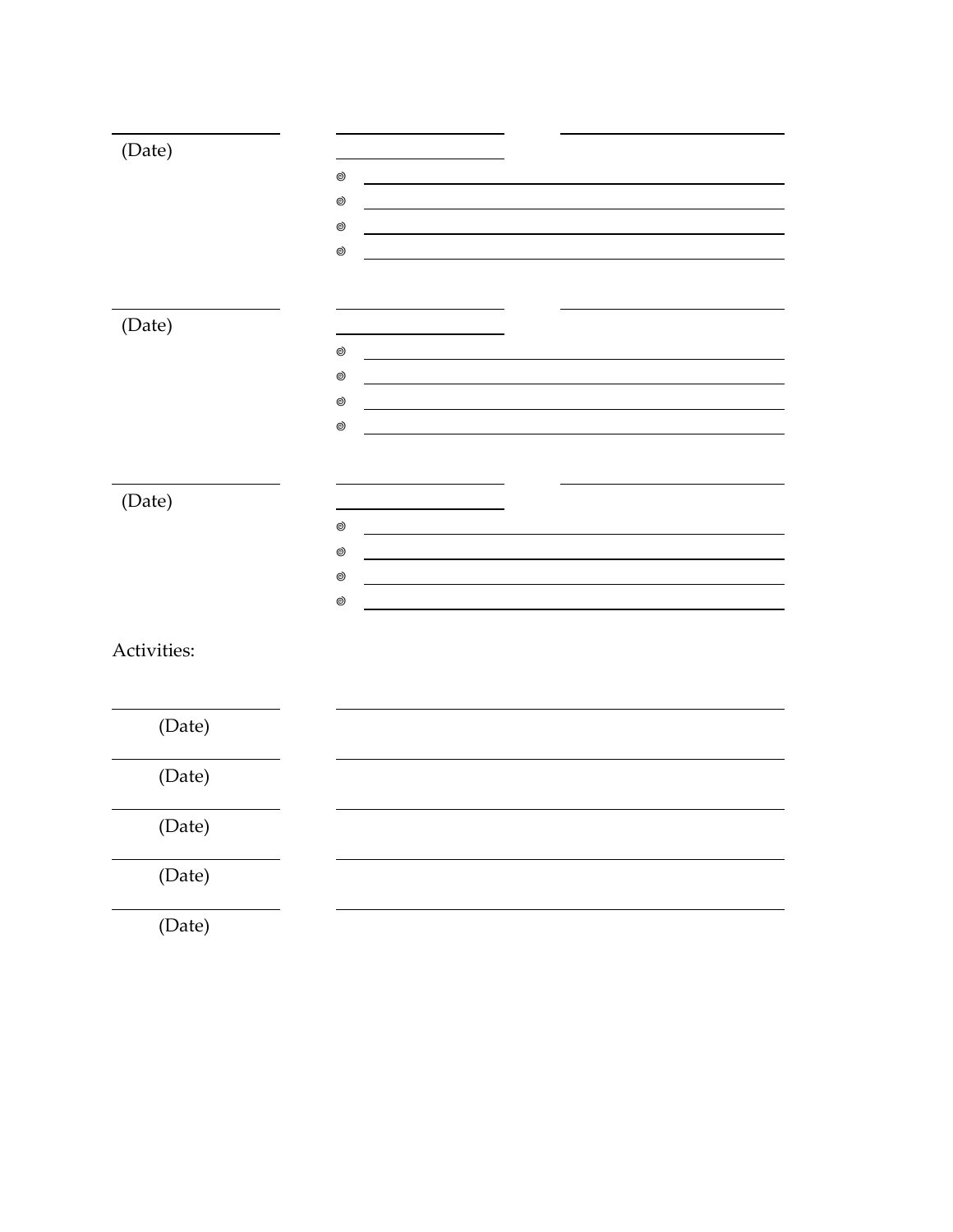Honors and Awards:

| (Date) |  |  |  |
|--------|--|--|--|
| (Date) |  |  |  |
| (Date) |  |  |  |
| (Date) |  |  |  |
| (Date) |  |  |  |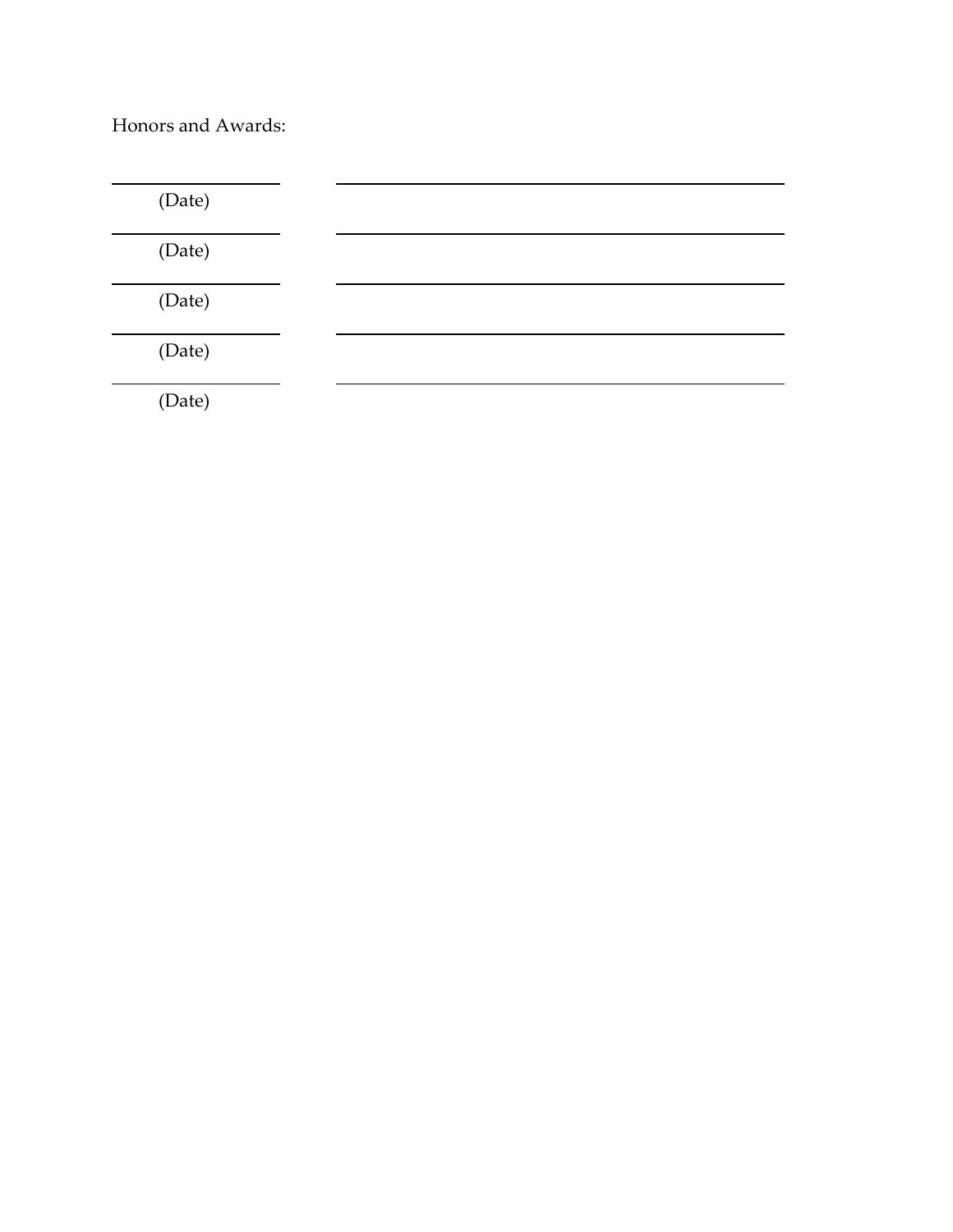#### **REFERENCE LIST DRAFTING FORM**

Name

l

l

l

 $\overline{a}$ 

 $\overline{a}$ 

l

l

Company

**Mailing Address** 

City, State, Zip

Phone Number

Email Address Email Address

Name Name Name

Professional Title **Professional Title** 

Company Company

Mailing Address

City, State, Zip

Phone Number

Name

l

l,

l,

 $\overline{a}$ 

 $\overline{a}$ 

l,

l,

Professional Title

Company

**Mailing Address** 

City, State, Zip

**Phone Number** 

Email Address

Name Name Name

Professional Title

Company Company

Mailing Address

City, State, Zip

Phone Number

Email Address Email Address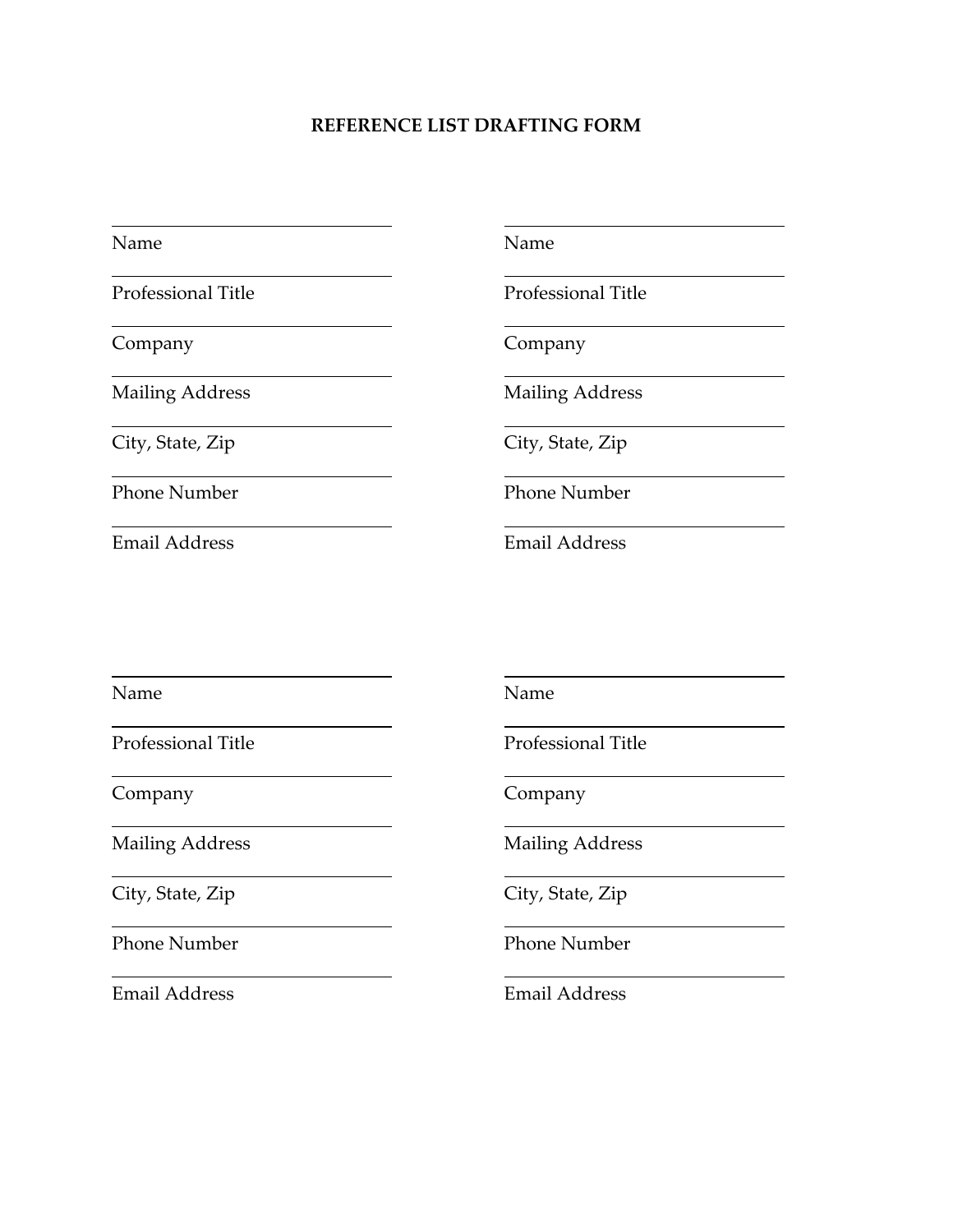# **Resume Critique**

| $[$ ] Yes $[$ ] No | Does overall appearance make you want to read it?                                                |
|--------------------|--------------------------------------------------------------------------------------------------|
| $[$ ] Yes $[$ ] No | Is the layout professional? Do strong selling points stand<br>out?                               |
| $[$ ] Yes $[$ ] No | Is it well typed?                                                                                |
| $[$   Yes $[$   No | Could the resume tell the same story if it were shortened?                                       |
| $[$ ] Yes $[$ ] No | Has irrelevant information been eliminated?                                                      |
| $[$ ] Yes $[$ ] No | Are all periods of time accounted for?                                                           |
| $[$ ] Yes $[$ ] No | Does the resume emphasize the most recent experience?                                            |
| $[$ ] Yes $[$ ] No | Is the industry/product line of past employers clear?                                            |
| $[$ ] Yes $[$ ] No | Do sentences begin with action verbs?                                                            |
| [ ] Yes [ ] No     | Does the resume sell the writer's problem-solving<br>capabilities?                               |
| $[$ ] Yes $[$ ] No | Is the writing style clear? Is it easy to get a clear picture of<br>the writer's qualifications? |
| [ ] Yes [ ] No     | Does the resume convey clear benefits to a potential<br>employer?                                |
| $[$ ] Yes $[$ ] No | Does the material fit neatly on one page?                                                        |
| $[$ ] Yes $[$ ] No | Are there no spelling, grammar, or punctuation errors?                                           |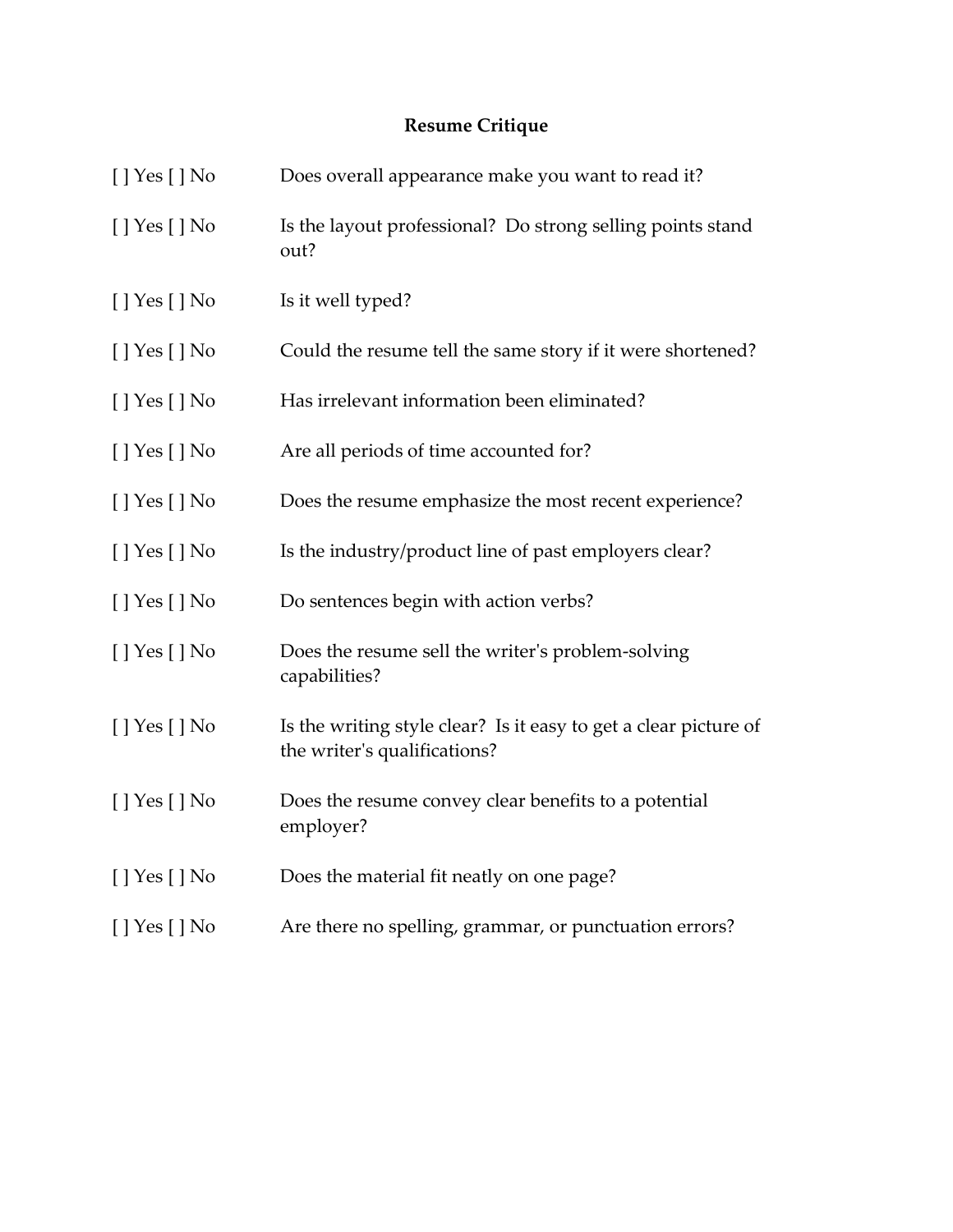# **SYLVIA A. CASTILLO**

#### **Permanent Address**

2702 Rice Avenue San Angelo, Texas 76904 Lubbock, Texas 79406  $(915)$  944-3977

**Temporary Address** 410 Stangel Hall (806) 742-6903

Objective To obtain a position as an entry-level retail executive trainee

#### **Education**

August 1984

Minor: Marketing

Texas Tech University Bachelor of Science Major: Merchandising Overall grade point average: 3.14

# use of style elements looks like 1980s!

#### **Work Experience**

| $9/81$ - present |   | Learning Center                                  | <b>Staff Assistant</b>                         |  |  |
|------------------|---|--------------------------------------------------|------------------------------------------------|--|--|
|                  |   | Texas Tech University--College of Home Economics |                                                |  |  |
|                  |   | Lubbock, Texas                                   |                                                |  |  |
|                  | * | assisted student and faculty patrons             |                                                |  |  |
|                  | ∗ |                                                  | supervised operation of audio-visual equipment |  |  |
| $1/81 - 8/81$    |   | Hemphill-Wells Department Store                  | Office Clerk                                   |  |  |
| $5/80 - 12/80$   |   | San Angelo, Texas                                |                                                |  |  |
|                  | * | approved credit authorizations                   |                                                |  |  |
|                  | * | balanced cash and sales tickets                  |                                                |  |  |
|                  | * | assisted with customer services                  |                                                |  |  |
|                  | × | organized outgoing mail                          |                                                |  |  |

#### **Activities and Honors**

| 1983 - present | American Home Economics Association                |
|----------------|----------------------------------------------------|
| 1983           | <b>Texas Tech University Marketing Association</b> |
| 1983 - 1984    | Mabel D. Erwin Scholarship                         |